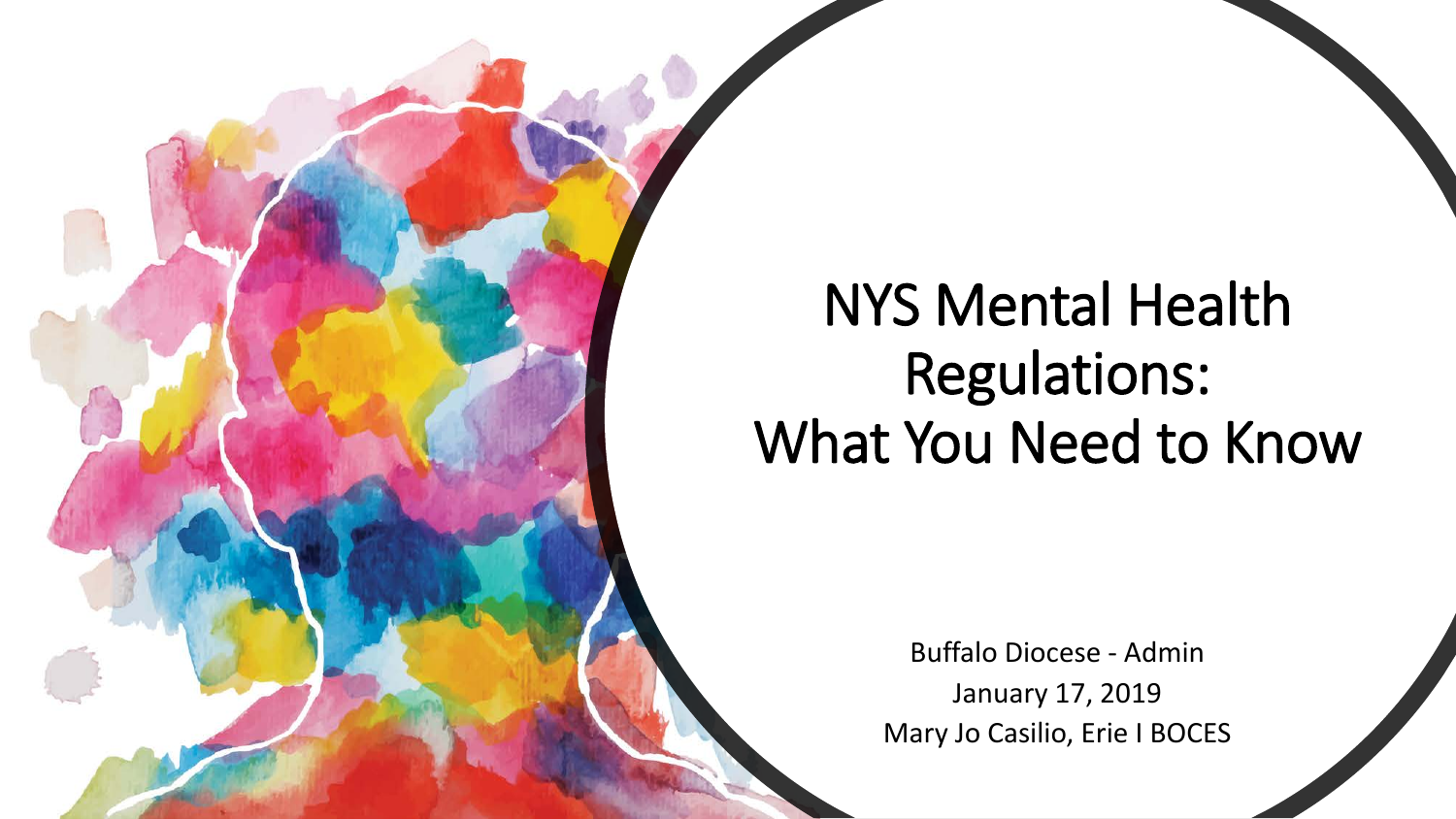

# Agenda / Objectives

- 1. Participants will review the new NYS regulations relative to mental health education K-12 - and the related reasoning behind the new requirements.
- 2. Participants will consider WHAT new steps must /might be taken, WHO might be involved in their buildings, and HOW such actions might be implemented moving forward.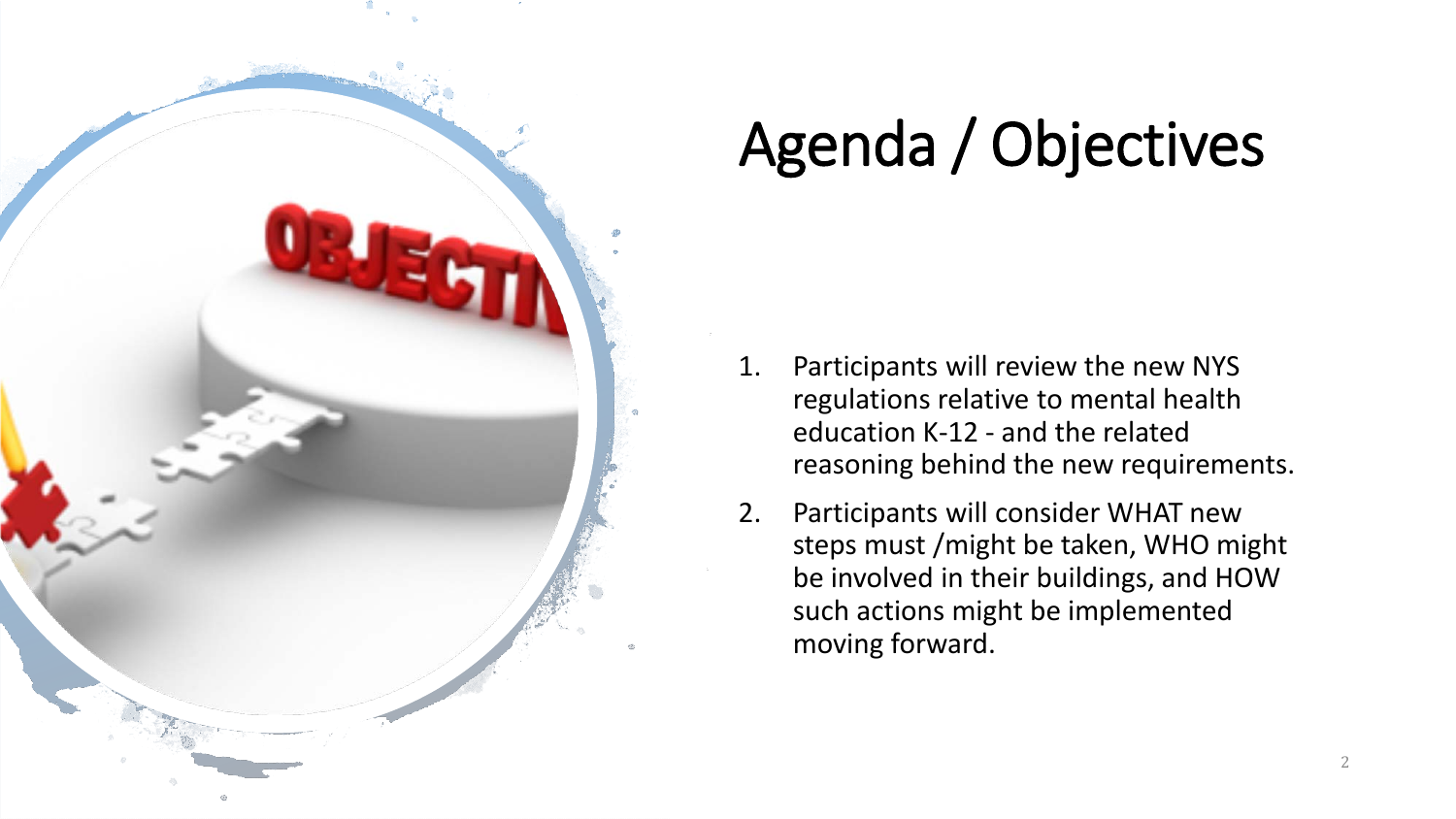### Mental Health / Physical Health

- Jot Thoughts
- Discussion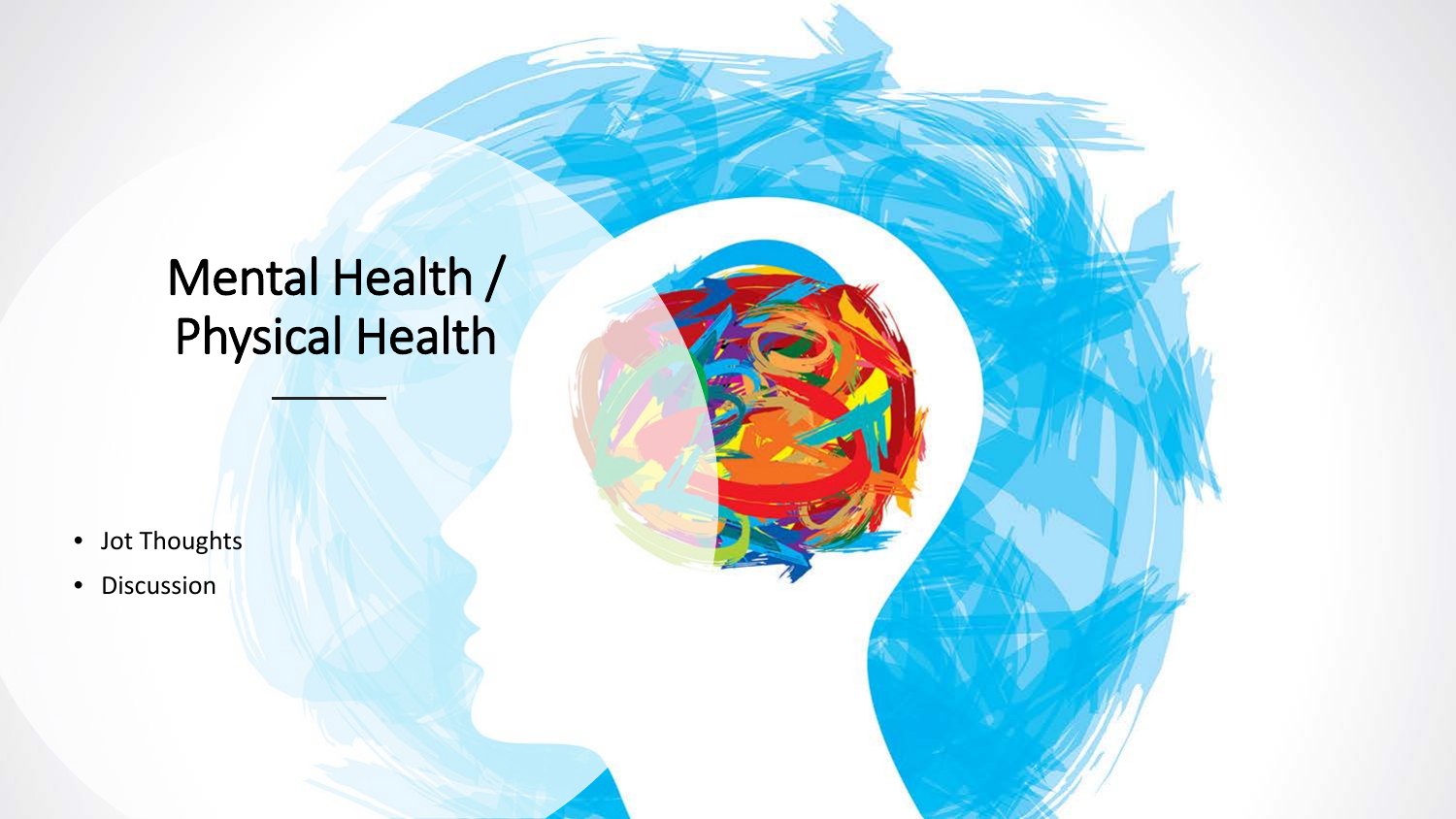

### Rationale

- [The Doctors](https://www.thedoctorstv.com/videos/mental-health-education-schools)
- [School Mental Health Resource & Training Center](https://www.mentalhealthednys.org/mhanys-project375-psa/)
- [Mental Hygiene](https://www.ted.com/talks/guy_winch_the_case_for_emotional_hygiene?language=en)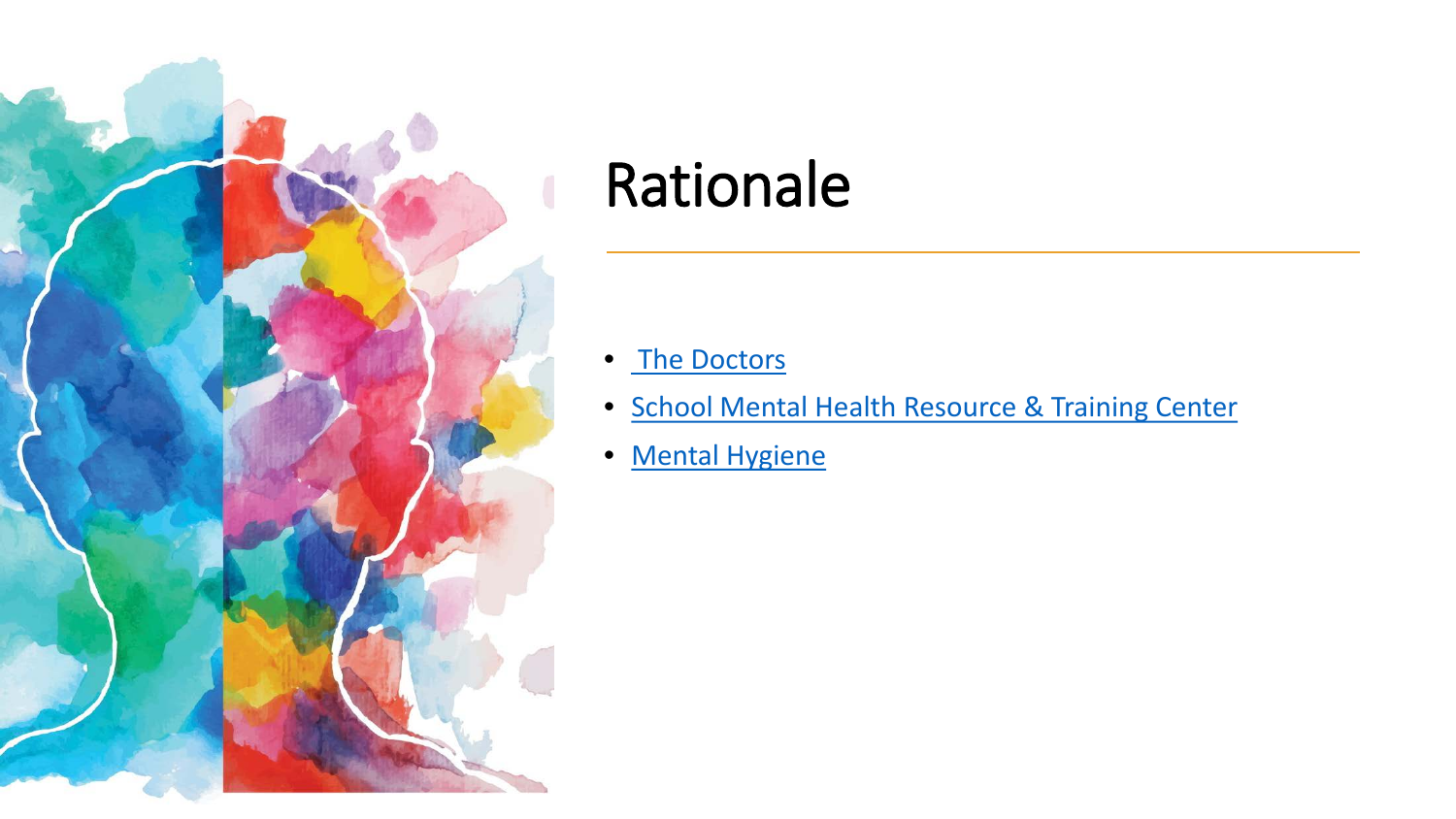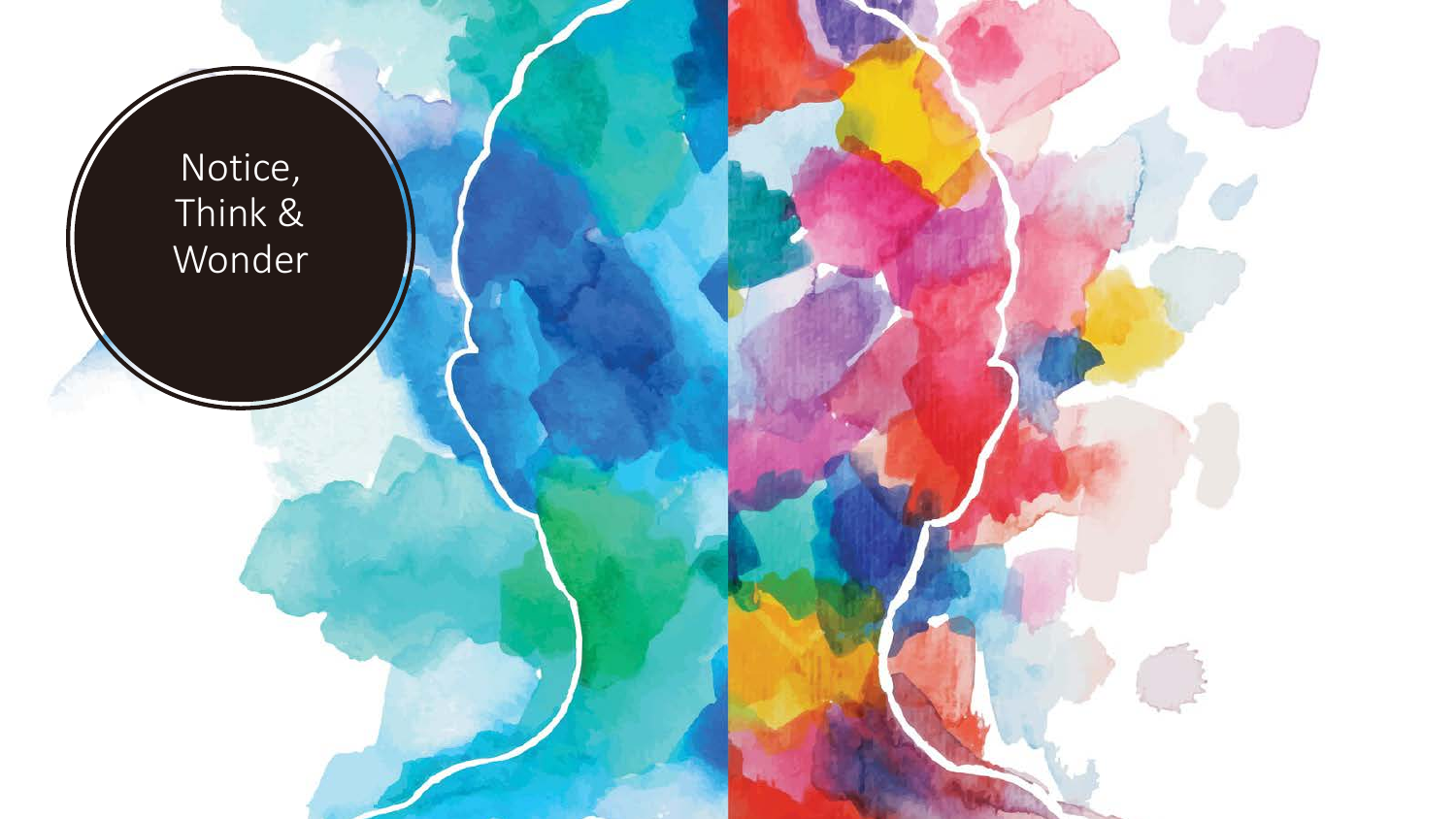# Why the new legislation?

• Research suggests that an increase in mental health literacy leads to early intervention and better health outcomes. According to the National Institute of Mental Health, nearly half of all youth will experience a mental health challenge before the age of 18. We all have mental health and we all benefit from greater understanding of how we can support our own mental health and wellness and that of others.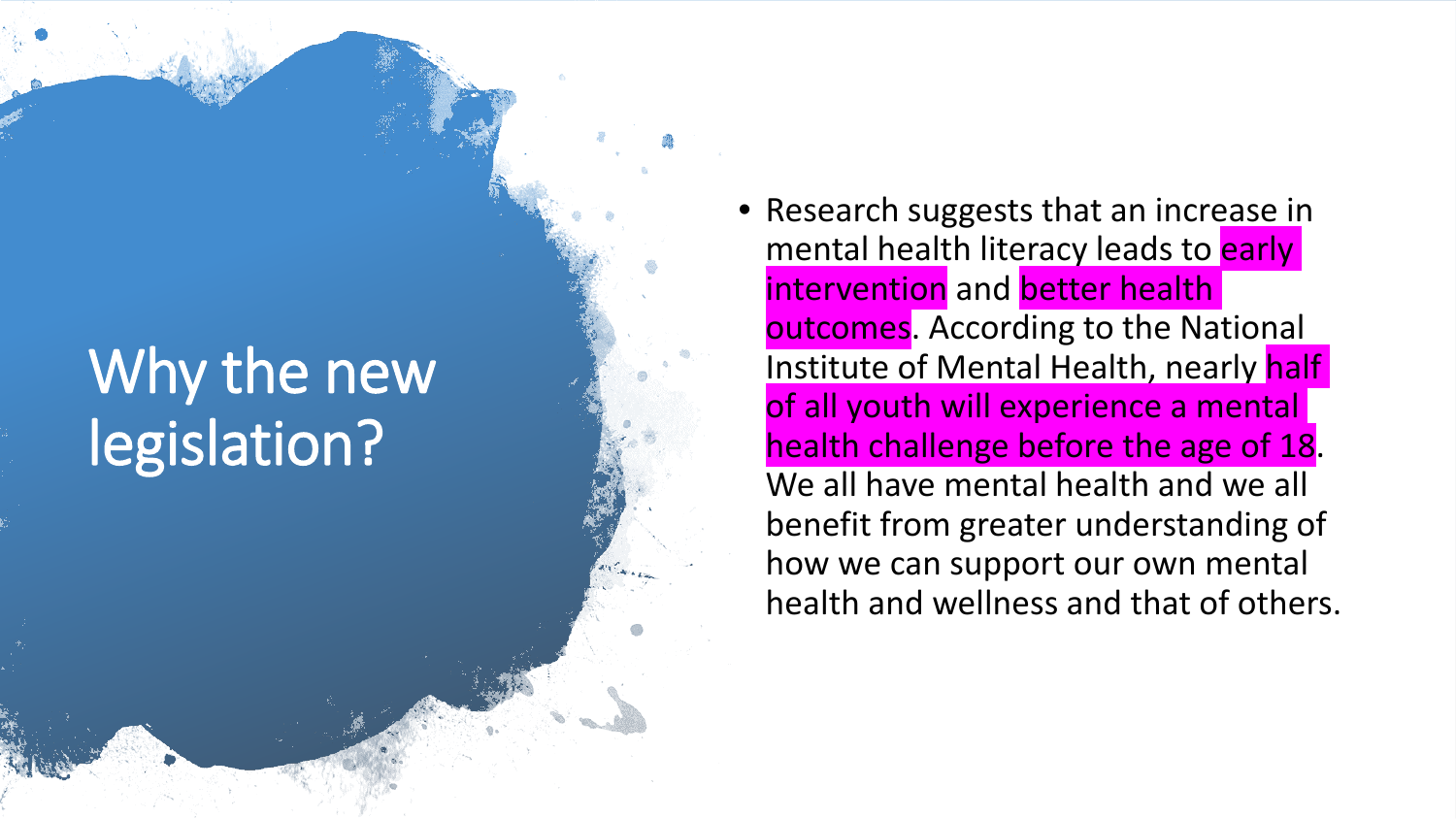#### Mental Health Facts

Mental health is a critical part of overall health & well-being and is important throughout the life cycle; affecting thinking and learning, feelings and actions, influencing healthy decision making.

According to the World Health Organization, "there is no health without mental health" with health being a state of complete physical, mental and social wellbeing; not only absence of disease.

Education on the importance of the mind-body connection, and the several dimensions of health, including mental health and the relation of physical & mental health, will enhance student understanding, attitudes and behaviors that promote health, wellbeing & human dignity.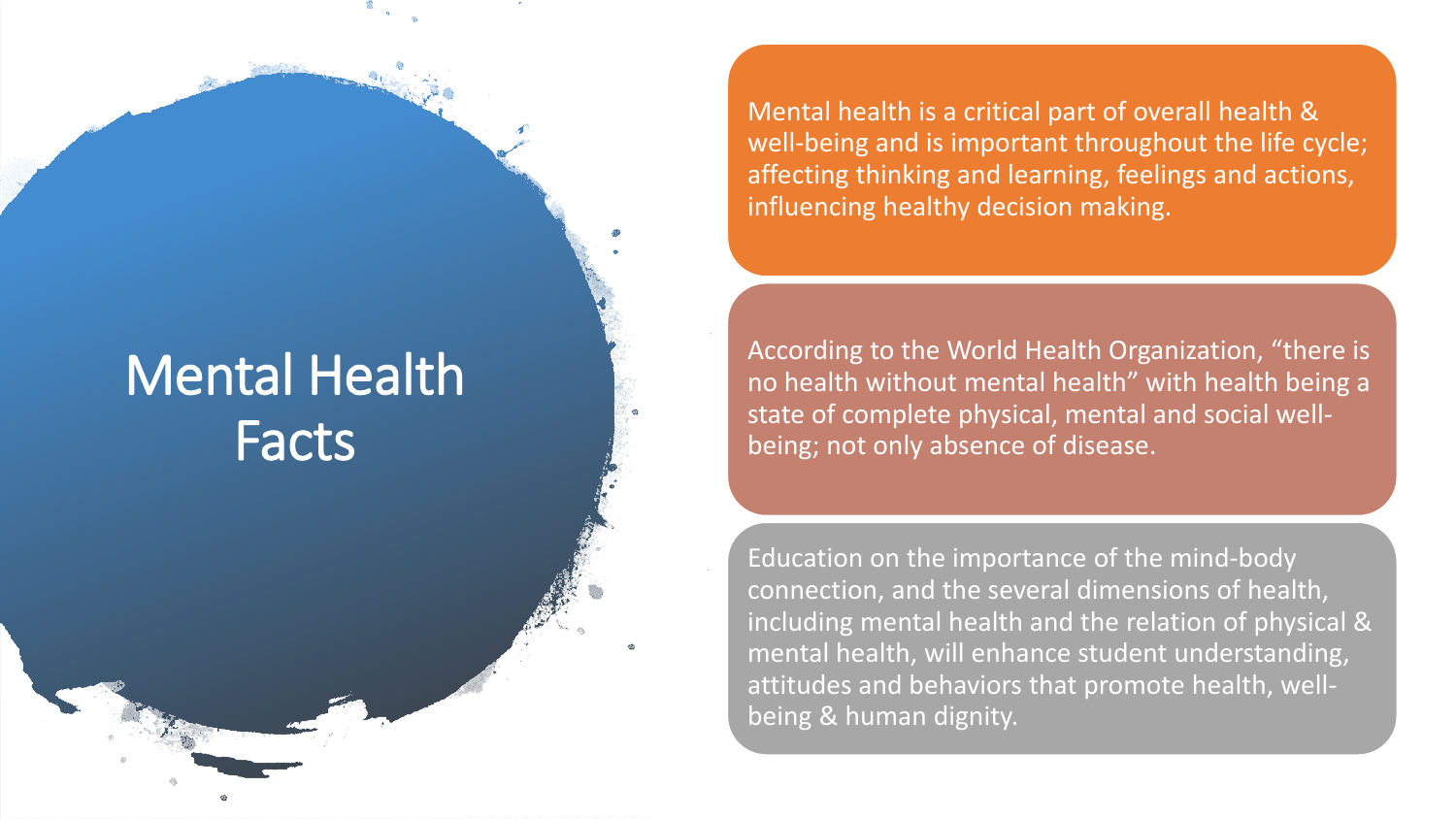# Mental Health Facts / Center for Disease Control (con't)

- "In childhood & throughout adolescence, mental health means attaining developmental and emotional milestones, learning health social skills and coping with challenging situations. Mentally healthy children / youth have a positive quality of life and function well at home, in school, and in their communities."
- "Focusing on establishing health behaviors during childhood is more effective than trying to change unhealthy behaviors during adulthood."

As found in www.cdc.gov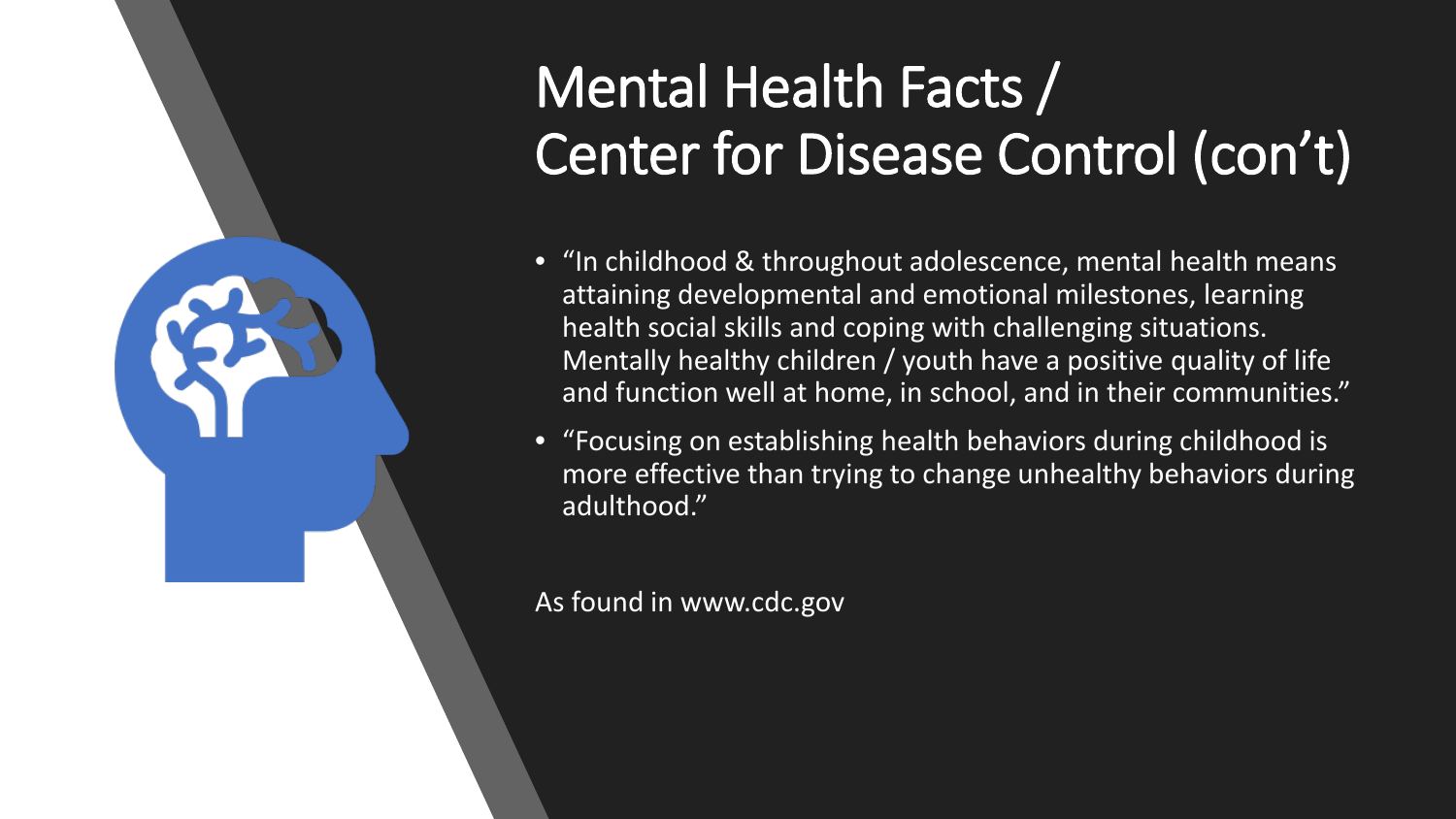

As a result…. NYSED – Amendments to Commissioner's Regulations (CR) Part 135

#### A satisfactory program in health ed (K-12) …

- Includes mental health and the relation of physical and mental health
- Designed to enhance student understanding, attitudes, and behaviors that promote health, well-being and human dignity.

- Approved May 2018, Board of Regents
- July 2018 implementation date (2018- 19 school year & beyond)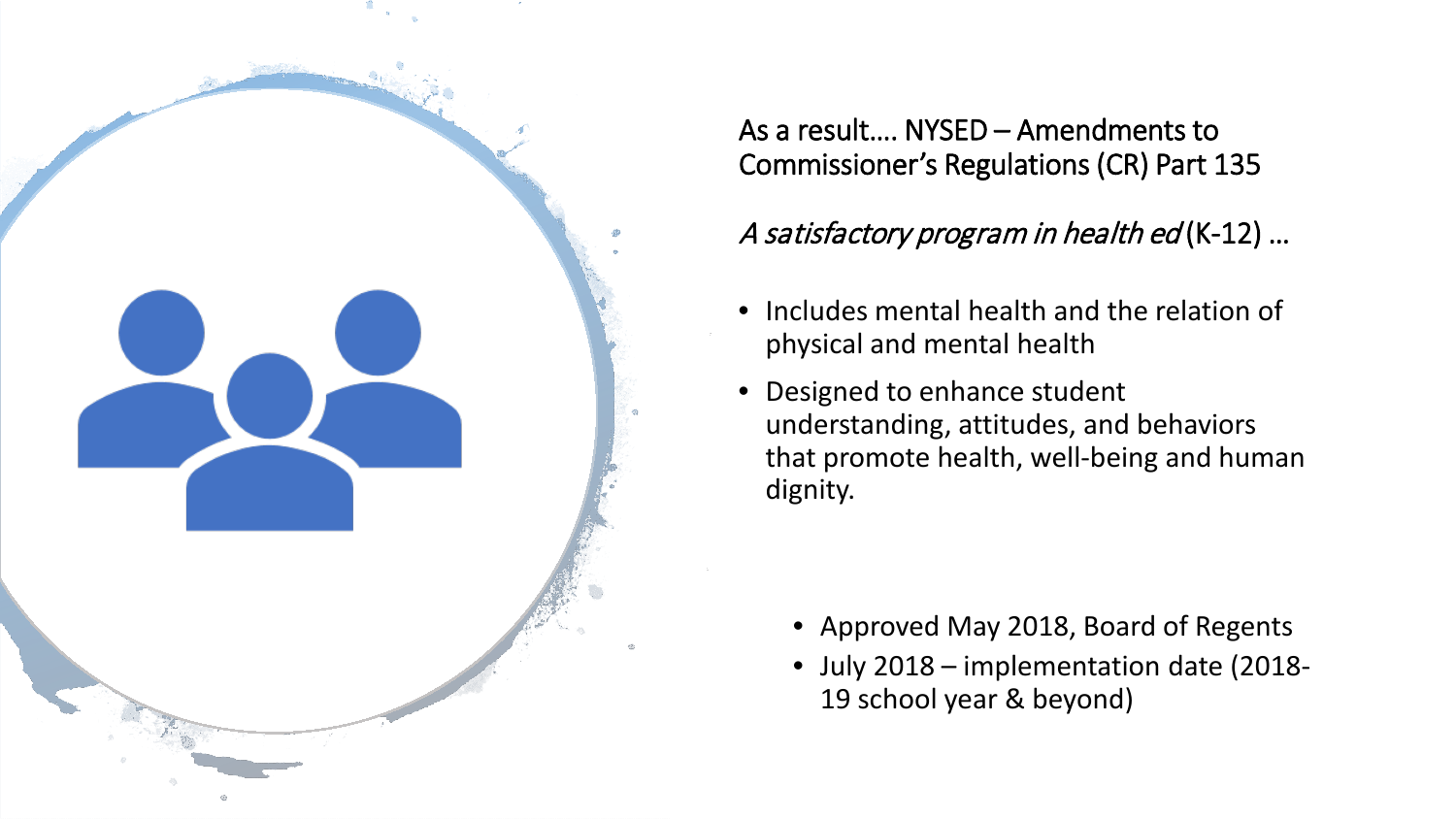

# What Schools Can Do / Should Do

- **MUST DO:** Review & assess current K-12 health ed curriculum for alignment to new *mental health education requirements* (i.e.: conduct internal audit) (3 Components - See Framework – K-12)
- **ENCOURAGED to DO:** Build capacity & strengthen relationships between educators and pupil personnel services (school psychologist, social worker, counselor, nurse, etc.)
- **ENCOURAGED:** Develop school community partnerships with mental health professionals & organizations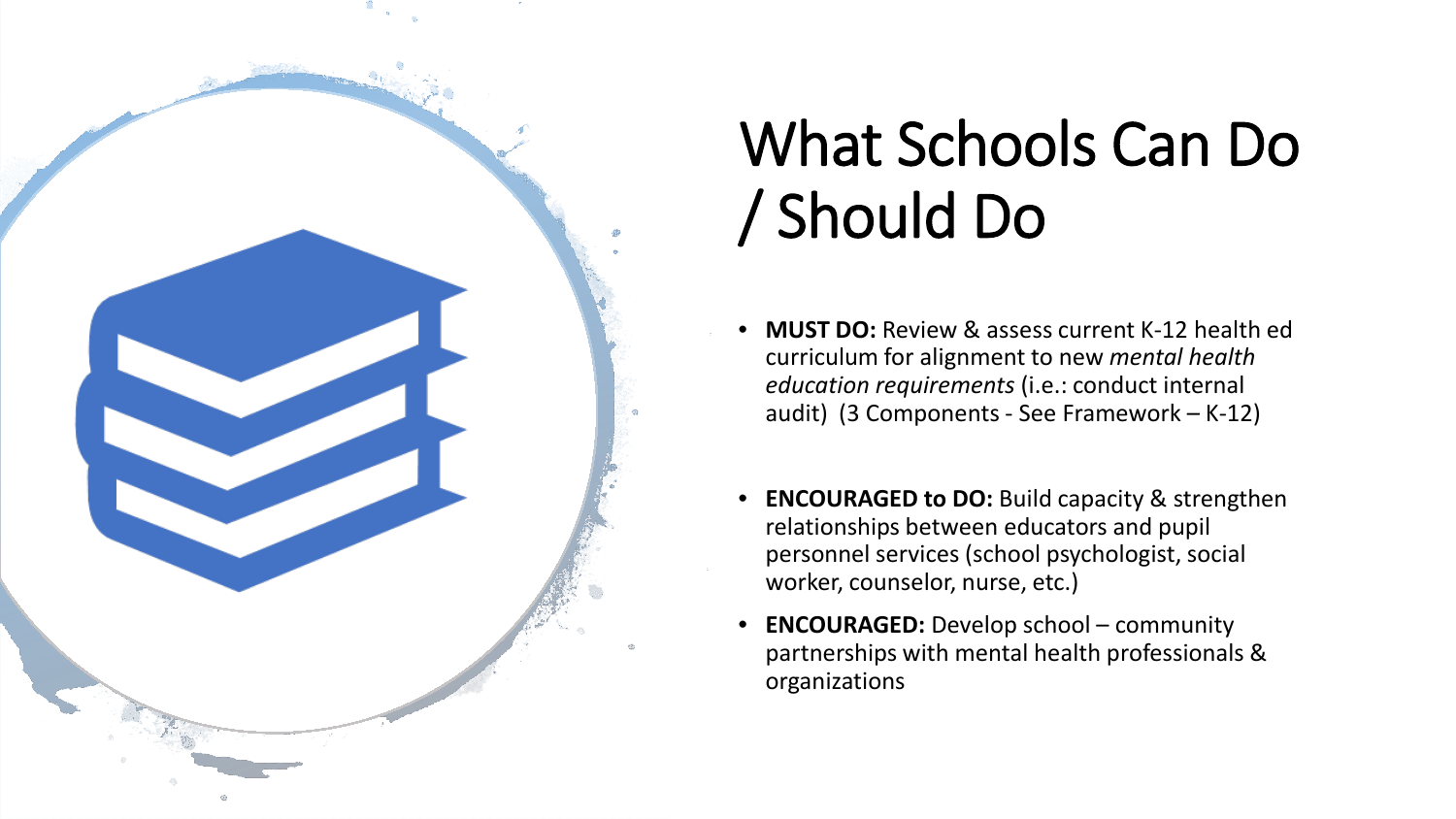

### What Schools Encouraged to Do (con't)

- Identify strategies to engage families and students in supporting mental health and well-being;
- Support a school climate "Culture of Care"
- Leverage partnerships and build upon existing resources to develop a sustainable infrastructure for mental health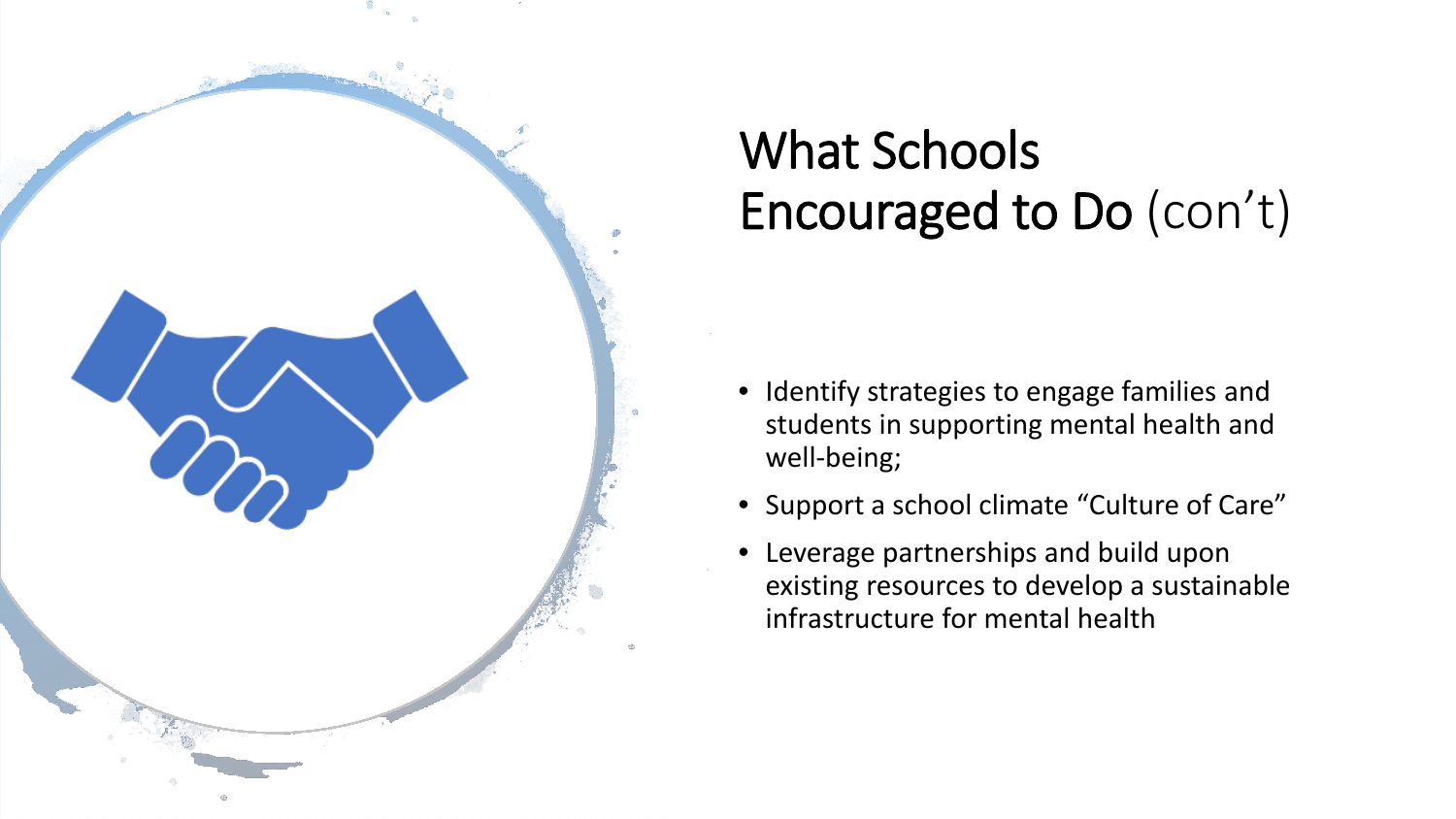### Framework for Mental Health (NEW)

|                                                                                                              | Early El (K-2) | Late El (3-5) | Intermediate (6-8) | <b>Commencement</b> |
|--------------------------------------------------------------------------------------------------------------|----------------|---------------|--------------------|---------------------|
| <b>Self Management:</b><br>Self-Care<br>a.<br>Resiliency<br>b.<br><b>Feelings</b><br>C.                      |                |               |                    |                     |
| Relationships<br>Communication<br>$a_{\cdot}$<br>Empathy / Compassion<br>b.<br>Gratitude / Forgiveness<br>C. |                |               |                    |                     |
| <b>Resource Management</b><br>What, Where, When, How - to ask for Help                                       |                |               |                    |                     |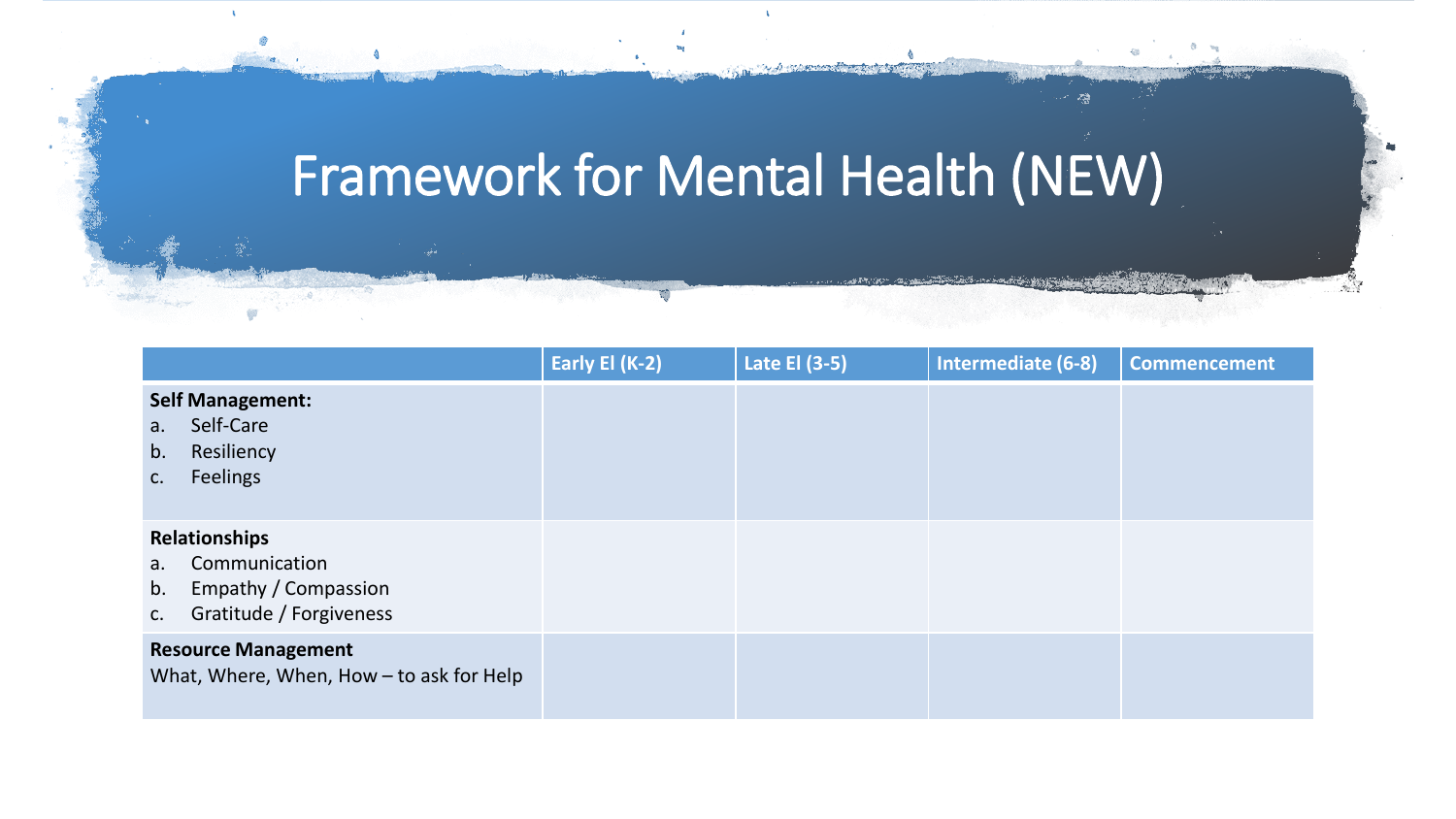## Quick Audit / Framework at a Glance



**Review Framework Analyze & Code** 



Green – We are doing this now. It looks like….

Yellow – We MIGHT BE doing this now. **OR** Some teachers do this….

Pink – We are not doing this yet.



#### **Discuss with colleague:**

Strengths in my building I need to consult with…. We need to meet with …. My teachers may need help with….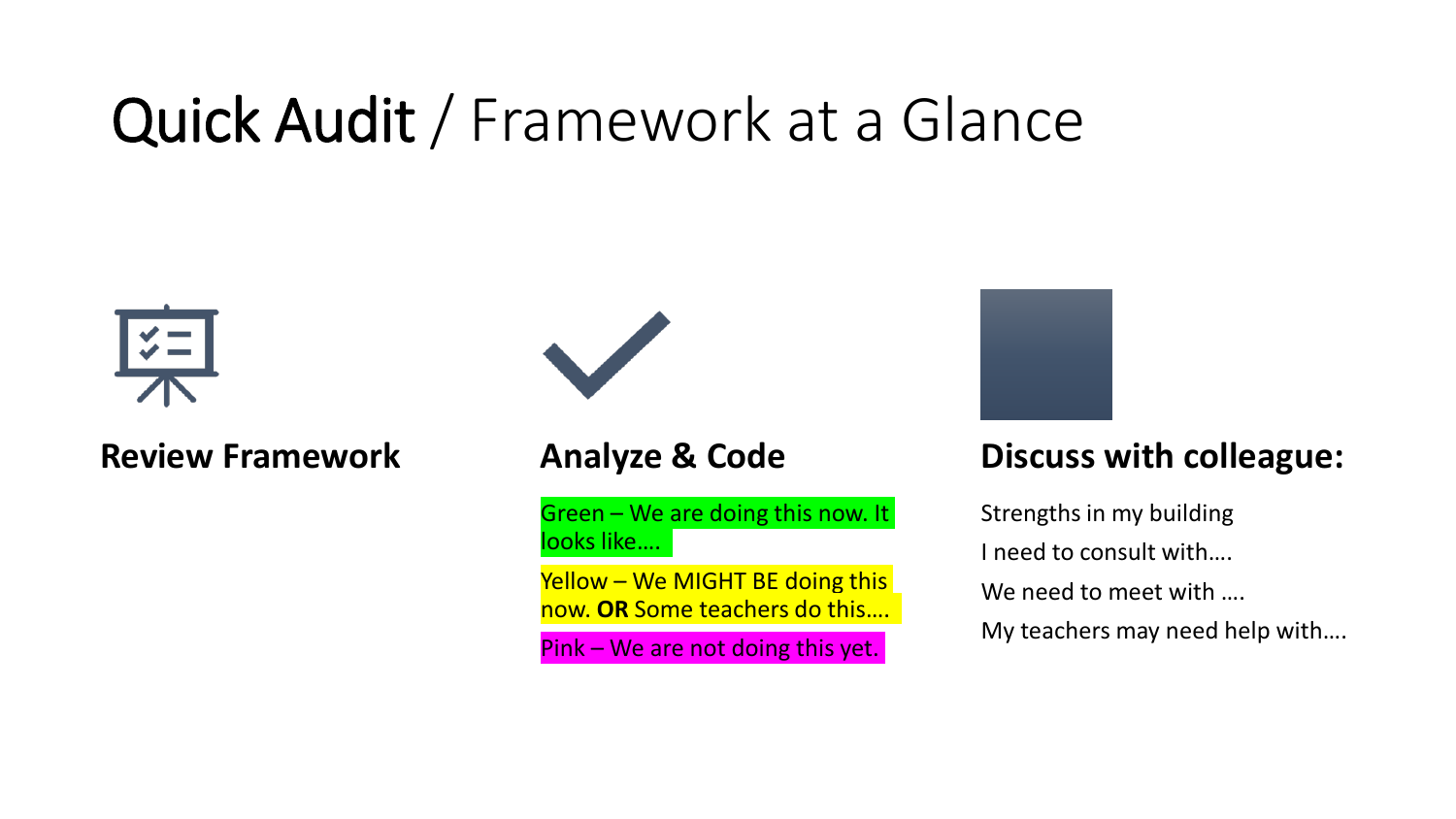### What does this look like? What might this look like?

#### [Simple Things: A Greeting](https://www.edutopia.org/video/making-connections-greetings-door)

#### [One on One Time](https://www.edutopia.org/video/cultivating-trust-one-one-time)

#### [Teaching Self-Regulation,](https://www.edutopia.org/video/teaching-self-regulation-modeling)  [Naming Emotions](https://www.edutopia.org/video/teaching-self-regulation-modeling)

#### [Calming Down -](https://www.edutopia.org/video/getting-ready-learn-mindfulness) [How To](https://www.edutopia.org/video/getting-ready-learn-mindfulness)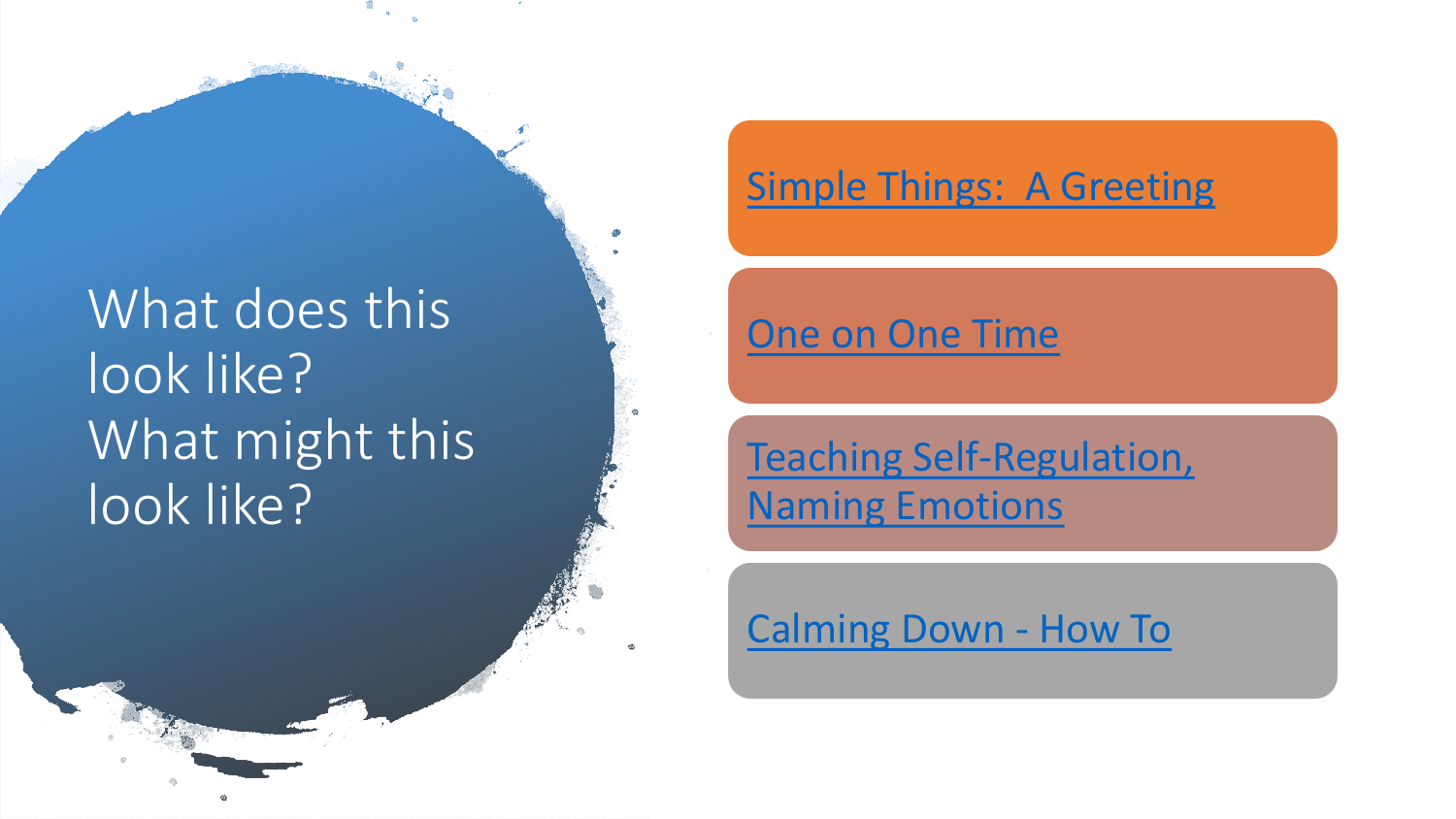#### What if my teachers need training? Lesson development? How might I teach…. ?

- [School Mental Health Resource & Training Center](https://www.mentalhealthednys.org/)
- [Calm Schools](https://www.calm.com/schools)
- [Greater Good](https://greatergood.berkeley.edu/)
- [Healthy Minds](https://centerhealthyminds.org/)
- [Brain Breaks](https://www.gonoodle.com/)
- [High School & Admin -](https://www.edutopia.org/article/mindfulness-high-school) [Articles for Consideration](https://www.edutopia.org/article/mindfulness-high-school)

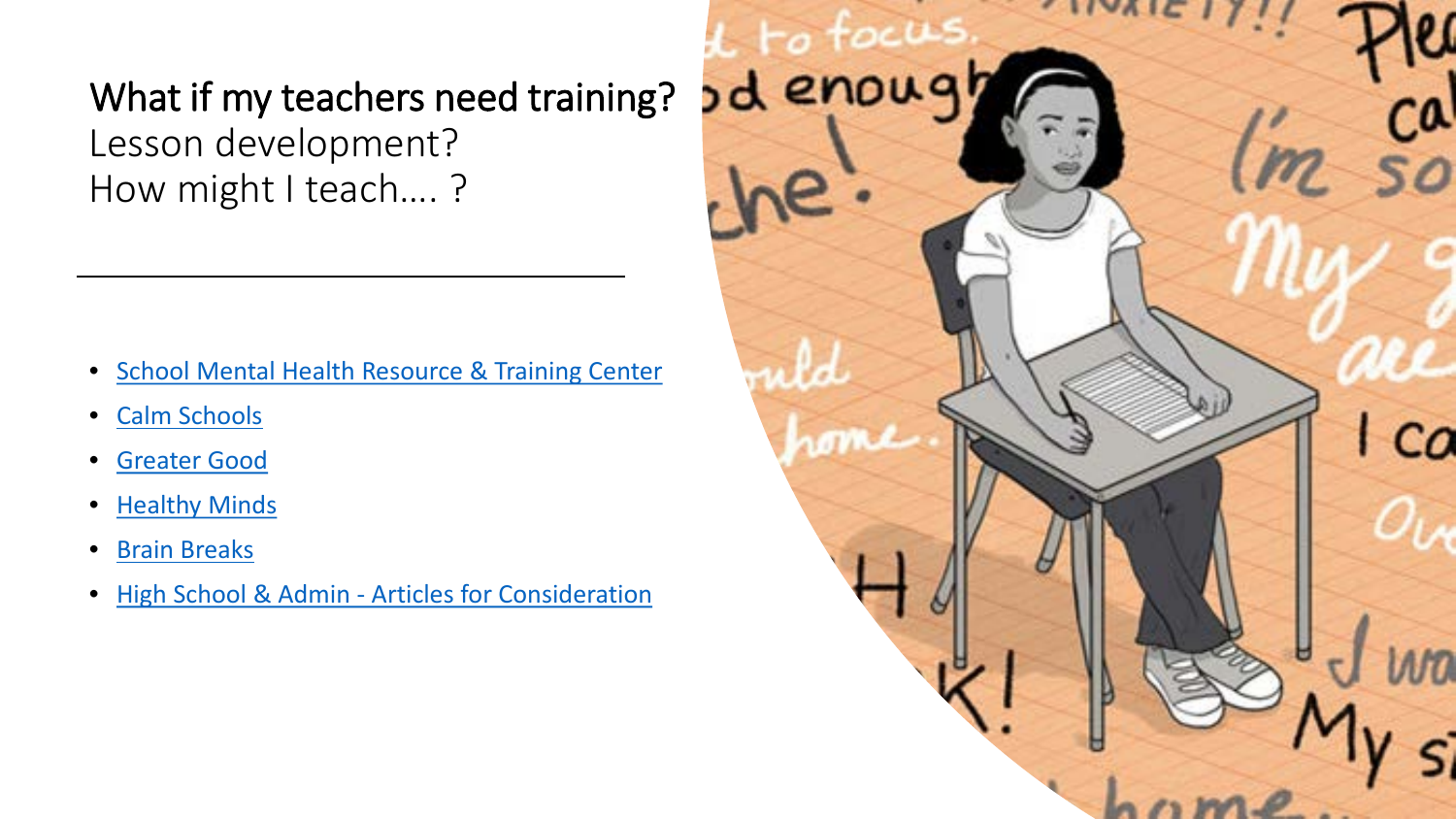

Resources / Lessons – School Mental Health Resource & Training Center

- [Lesson Plans](https://www.mentalhealthednys.org/education-professional/mental-health-education-lesson-plans/)
- [And more related resources](https://www.mentalhealthednys.org/education-professional/resources-for-mh-education/)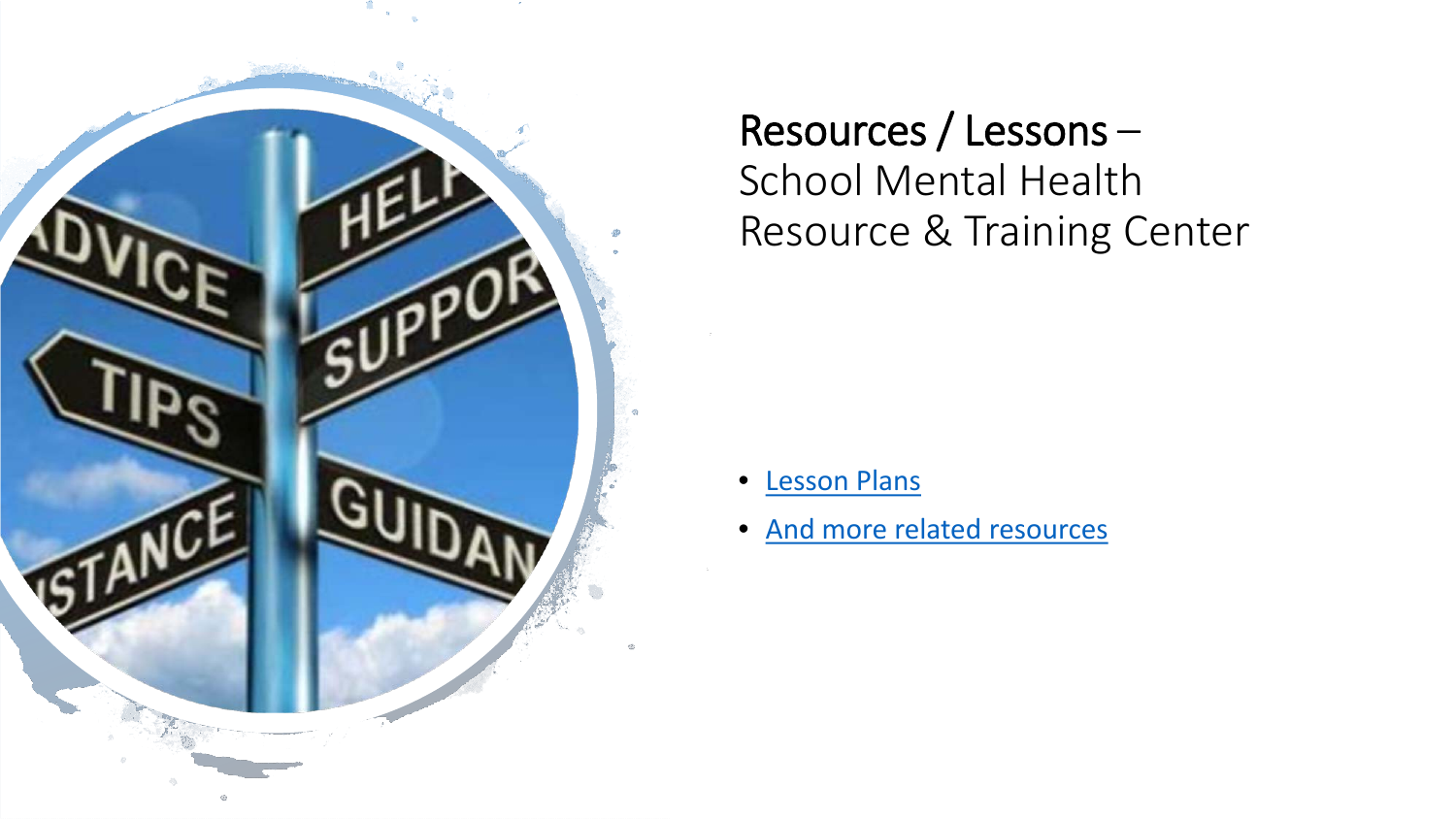

### Reflect / Exit Tix

- Stop
	- Pause
	-
	- Start